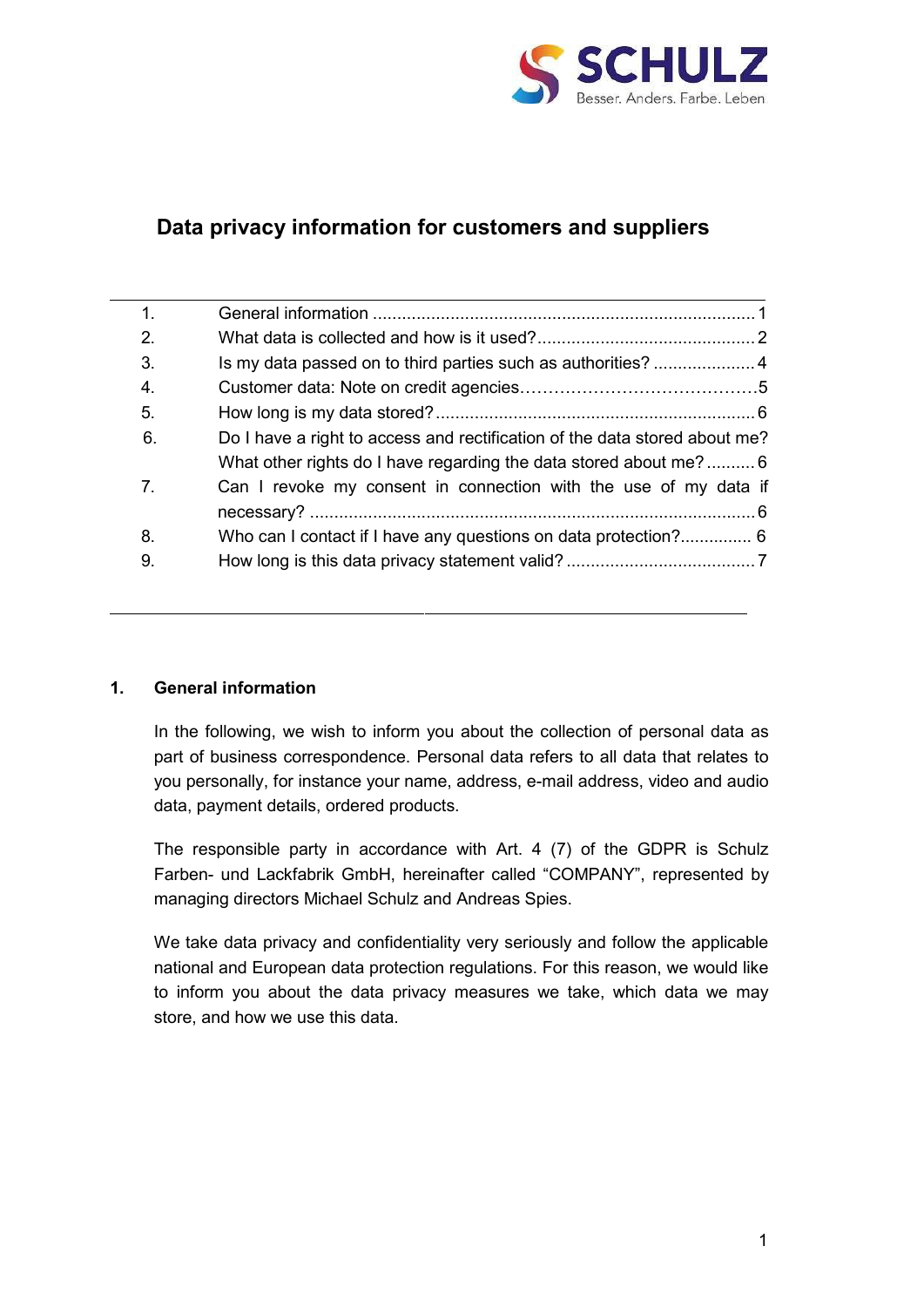

#### <span id="page-1-0"></span>**2. What data is collected and how is it used?**

#### **2.1 Data processing for contractual purposes (Art. 6 (1b) GDPR)**

We collect and process your personal data if you buy specific products or services from us or supply or deliver certain products or services to us, and we need your data for these purposes. The legal basis for processing is Art. 6 (1b) GDPR. Specifically:

- Your personal data is collected, stored, and disclosed by us if required insofar as it is necessary to provide the contracted services. Data is collected, stored, and disclosed for the purposes of fulfilling the contract and based on Article 6 (1) clause 1, lit b GPDR. Failure to provide this data can mean that the contract cannot be concluded.
- If your personal data is collected as part of a video conference, it is not stored or recorded unless there is a special documentation requirement and you have expressly declared your voluntary, informed, and revocable consent for data processing before the start of the video conference. A special documentation requirement may exist, for example, to set up IT applications or to conduct public seminars and presentations. For these instances, the recordings may be shared internally for the purposes of knowledge transfer. The use of video conferencing systems may result in data being transferred to the US as described below. To protect your privacy, you have the option of overlaying a virtual background and individually activating/deactivating video and audio.
- If we are delivering products to you, we give your details to the contracted delivery company if these are required for delivery.
- We also process insofar as this is required to provide our service or to purchase your service – personal data that we have received from other third parties (e.g. SCHUFA and Creditreform AG) with permission (e.g. to process orders, fulfil contracts, based on legitimate interest or based on your provided consent). In addition, we process personal data legitimately obtained from publicly accessible sources (e.g. debtors' lists, land registry, commercial and association registers, press, media) and that we are permitted to process.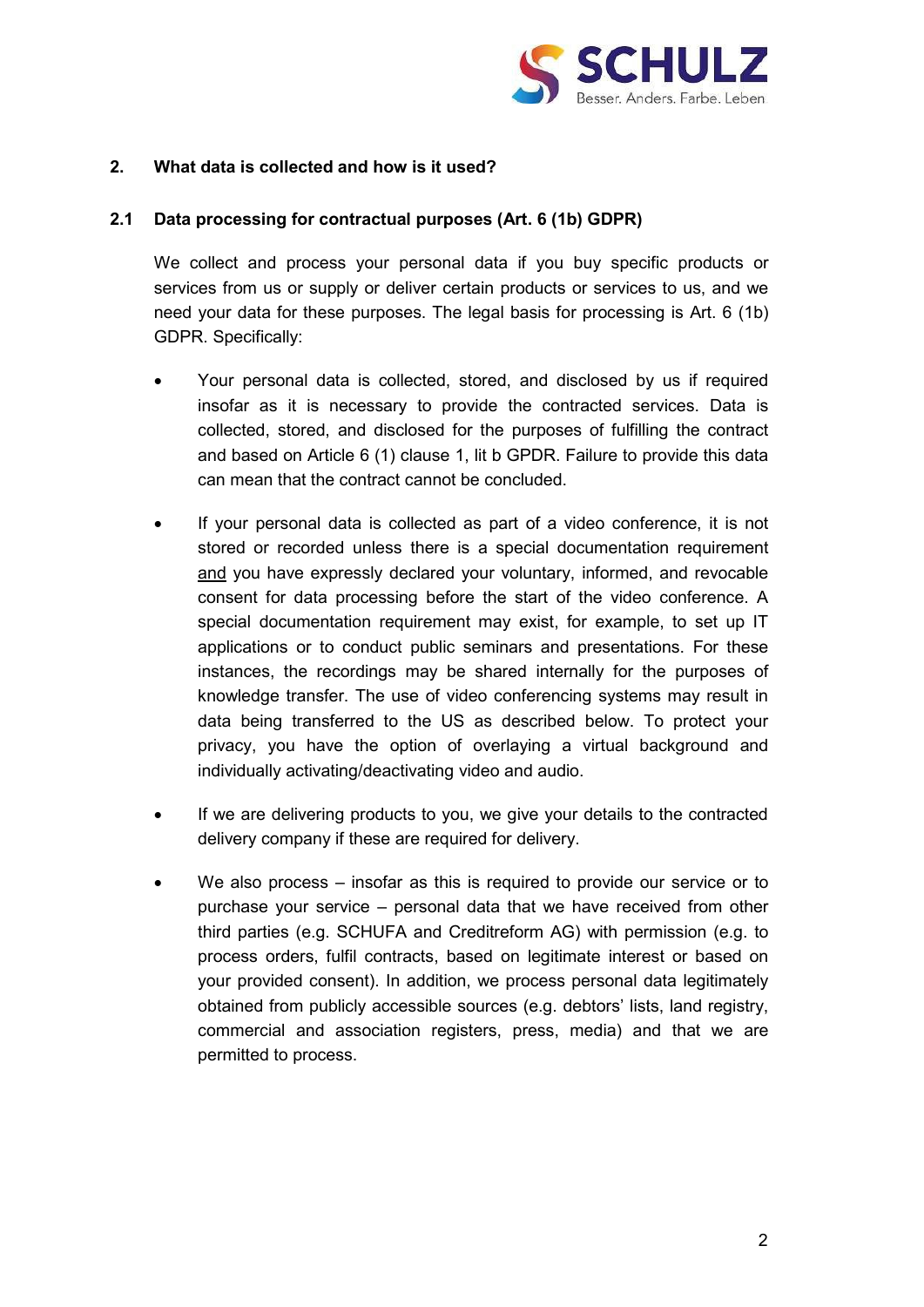

Insofar as there are no other legal authorisations or obligations, we only use your personal data for the purposes for which you have given your consent.

### **2.2 In the balancing of interests (Article 6 (1f) GDPR)**

If necessary, we process your data beyond the extent necessary to fulfil the contract in order to safeguard our legitimate interests or those of third parties. For example:

- Conducting telephone and video conferences (see 2.1, point 2 for details) to process contracts and initiate business contact;
- Consultation of and exchange of data with credit agencies (e.g. SCHUFA) to establish credit worthiness or default risk (Section 31 (2) German Federal Data Protection Act (BDSG) and Article 6 (1f) GDPR);
- Review and optimisation of processes to analyse needs and for direct customer contact;
- Advertising or market and opinion research provided that you have not revoked the use of your data;
- Assertion of legal claims and defence of legal disputes;
- Measures relating to business management and the further development of services and products;
- Safeguarding domiciliary rights and the protection of property;
- Investigation of criminal offences.

We will not process the collected and processed personal data for the purposes of product information without your consent or disclose this to third parties.

#### **2.3 Based on your consent (Article 6 (1a) GDPR)**

Insofar as you have granted your consent to process personal data for specific purposes, the lawfulness of this processing is given based on your consent. Consent can be revoked at any time. Please note that revocation has future effect. Processing that has taken place prior to consent being revoked is unaffected.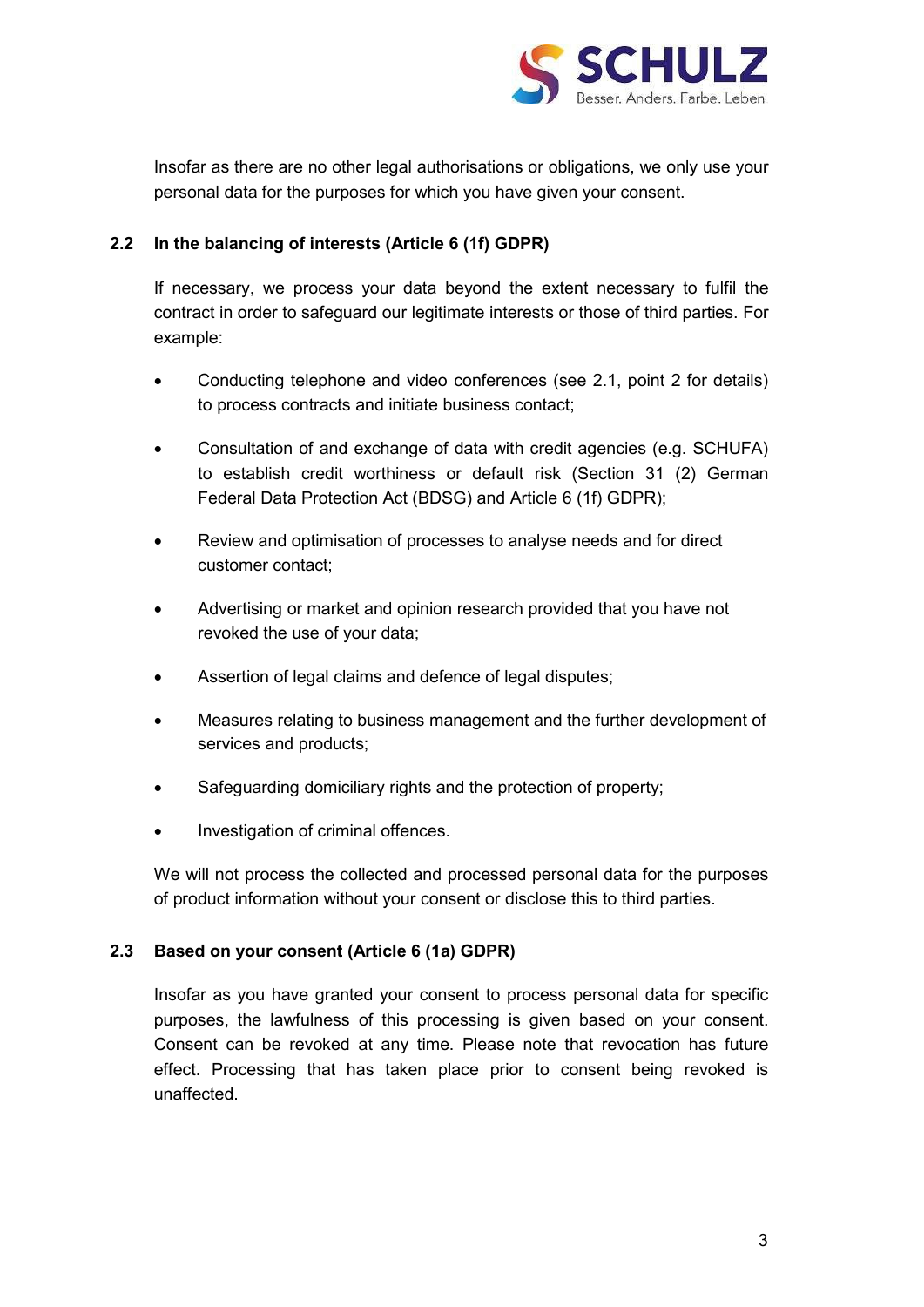

#### **2.4 Based on statutory provisions (Article 6 (1c) GDPR)**

We are also subject to various legal obligations, in other words, statutory requirements (e.g. commercial law, tax laws). For processing purposes, these include fulfilling fiscal checking and reporting duties.

#### <span id="page-3-0"></span>**3. Is my data disclosed to third parties such as authorities?**

The people within Schulz Farben- und Lackfabrik GmbH who receive your data need this to fulfil our contractual and statutory duties. Some data needs to be disclosed and is done so under strict contractual and statutory conditions:

• Based on legal obligation:

In certain cases we are legally obliged to disclose data to a requesting government body.

Otherwise, personal data is only disclosed to government institutions and authorities as part of compulsory national legislation or if disclosure is required in the event of attacks on the network infrastructure for legal or criminal prosecution. The legal basis for processing is Article 6 (1c) GDPR or Section 24 (2) No. 1 German Federal Data Protection Act (BDSG).

• To external service providers for data processing:

If service providers come into contact with personal data relating to our customers or suppliers, this is generally as part of order processing. This is expressly provided for in law. Schulz Farben- und Lackfabrik GmbH is also responsible for protecting your data in this event – where applicable in addition to the processor. The service provider works exclusively in accordance with our instructions, which we ensure by means of strict contractual regulations, by technical and organisational measures and by means of additional checks.

Schulz Farben- und Lackfabrik GmbH appoints service providers as processors. These are service providers in the categories of IT services (e.g.

for communication services, technical and administrative tasks and to analyse usage), telecommunication, protection of property, advice and consultation, and sales and marketing.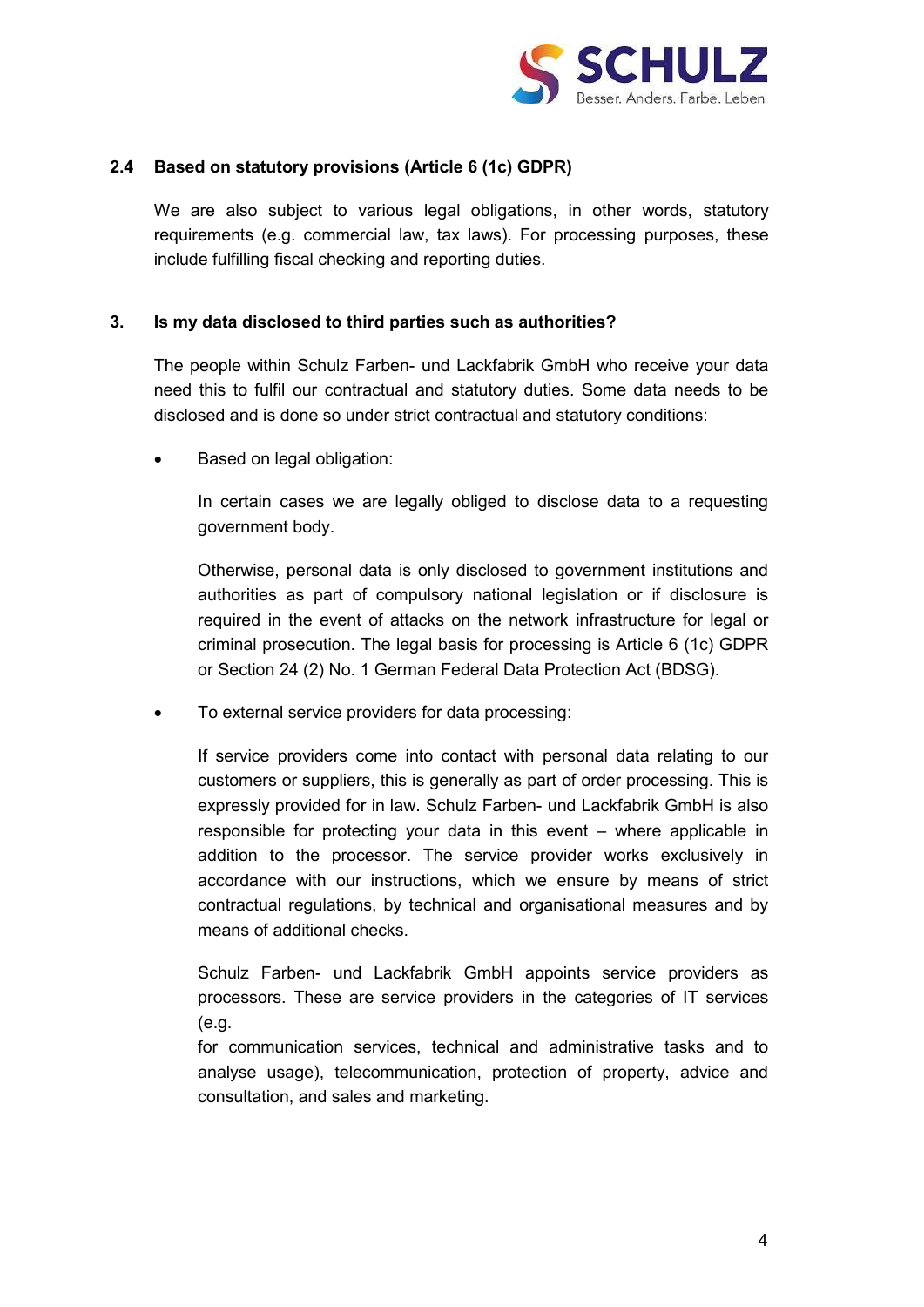

Data privacy regulations on personal data processing on behalf of another party are observed.

• Credit agencies (e.g. SCHUFA, Verband der Vereine Creditreform e.V., see no. 12 below) to establish creditworthiness or risk of default.

Furthermore, we do not disclose any data to third parties unless you have provided your express consent, disclosure is clearly necessary to provide a supply or service, or this disclosure is legally required. There is no intended transfer of your data beyond this to a third country or international organisation.

The company regularly uses services for data processing, for example business software, communication services, social media, and video conferencing systems, which may transfer the collected data to another country. Please note that these services may transfer data outside of the European Union and the European Economic Area and to a country that does not provide an adequate level of data protection. If data is transferred to the USA there is the risk that your data may be processed by US authorities for inspection and monitoring purposes without you being entitled to any means of legal redress. This may be the case for a range of purposes such as for storage or processing.

#### **4. Customer data: Credit agency note**

#### **4.1 Data transfer to credit agencies**

As part of a contractual relationship with you, we disclose personal data to credit agencies such as the Verband der Vereine Creditreform e.V. ("Crediterform"), Hellersbergstraße 12, 41460 Neuss. This data relates to the application, performance, and termination of this business relationship, to conduct that is in breach of the contract or fraudulent behaviour.

#### **4.2 Legal basis for disclosing data to credit agencies**

The legal bases for these disclosures are Article 6 (1b) and Article 6 (1f) GDPR. Disclosures based on Article 6 (1f) may only take place insofar as they are necessary to safeguard the legitimate interests of the responsible party of third party and do not outweigh the interests or basic rights and freedoms of the person whose personal data is being protected.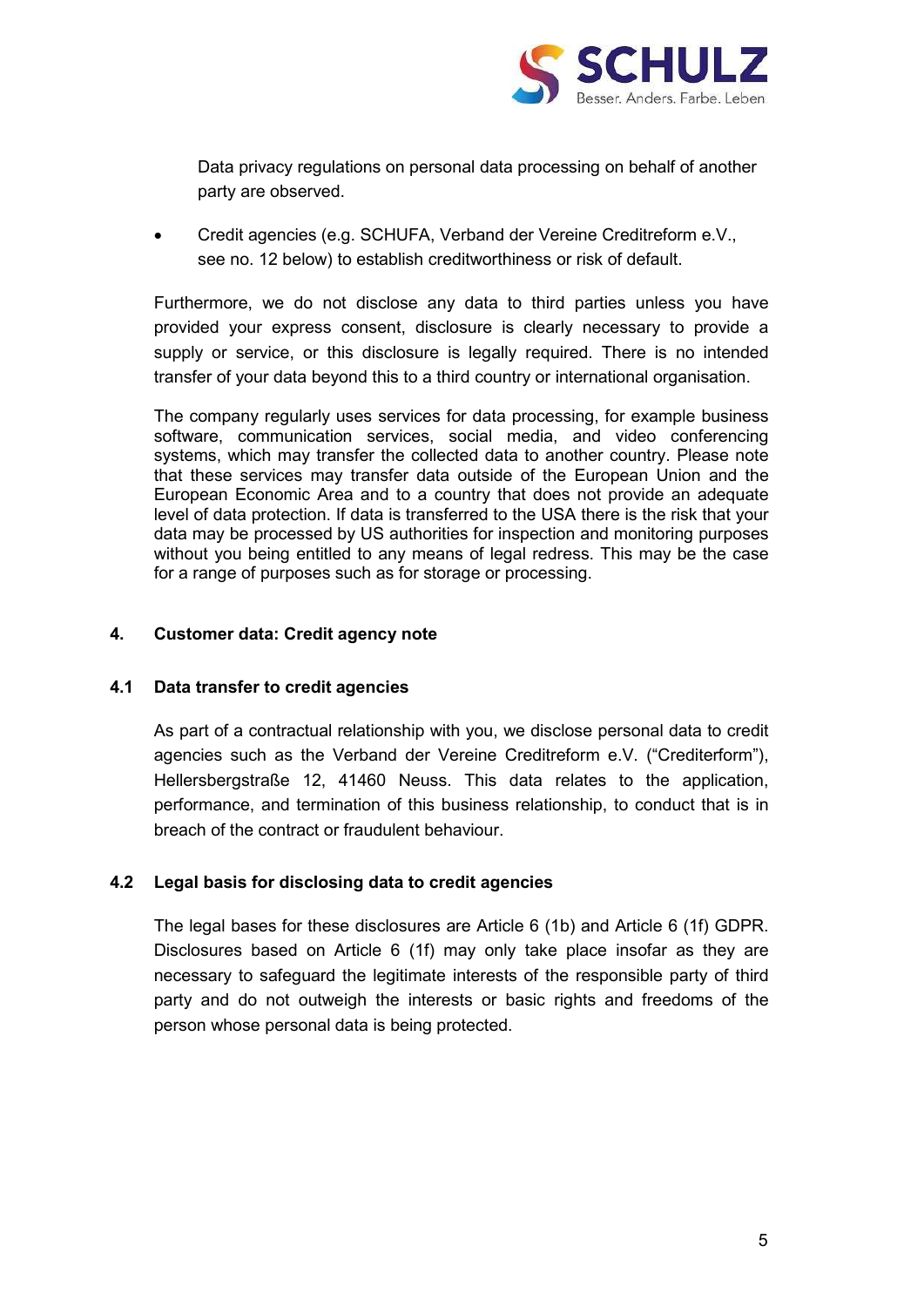

#### <span id="page-5-0"></span>**5. How long is my data stored?**

We store data for as long as legally required or as long as needed to deliver the service you have requested or for as long as specified when you granted consent.

## <span id="page-5-1"></span>**6. Do I have a right to access and rectification of the data stored about me? What other rights do I have regarding the data stored about me?**

You can request, at no charge, information about the scope, origin and recipients of the data stored about you and the storage purpose; according to data privacy laws, you are also entitled to the rectification, deletion or restriction of your data processing, a right to object to processing and a right to data portability. We would like to advise you that you have a right to appeal to a supervisory authority.

#### <span id="page-5-2"></span>**7. Can I revoke my consent to the use of my data?**

You are entitled to revoke your consent to the use of your data at any time. Simply send an email to [info@schulz-farben.de](mailto:info@schulz-farben.de) or communication to the following address:

Schulz Farben- und Lackfabrik GmbH

An der Altnah 10

55450 Langenlonsheim, Germany

Data processing that has taken place based on your consent is lawful at the time of revocation.

#### **8. Who can I contact if I have any questions on data protection?**

If you have any questions or suggestions, you can contact the data protection officer at Schulz Farben- und Lackfabrik GmbH:

Ebner Business Partners Peter P. Ebner St. Kathariner Weg 12 55595 Gutenberg, **Germany** [ebner-business-partners@t-online.de](mailto:ebner-business-partners@t-online.de)